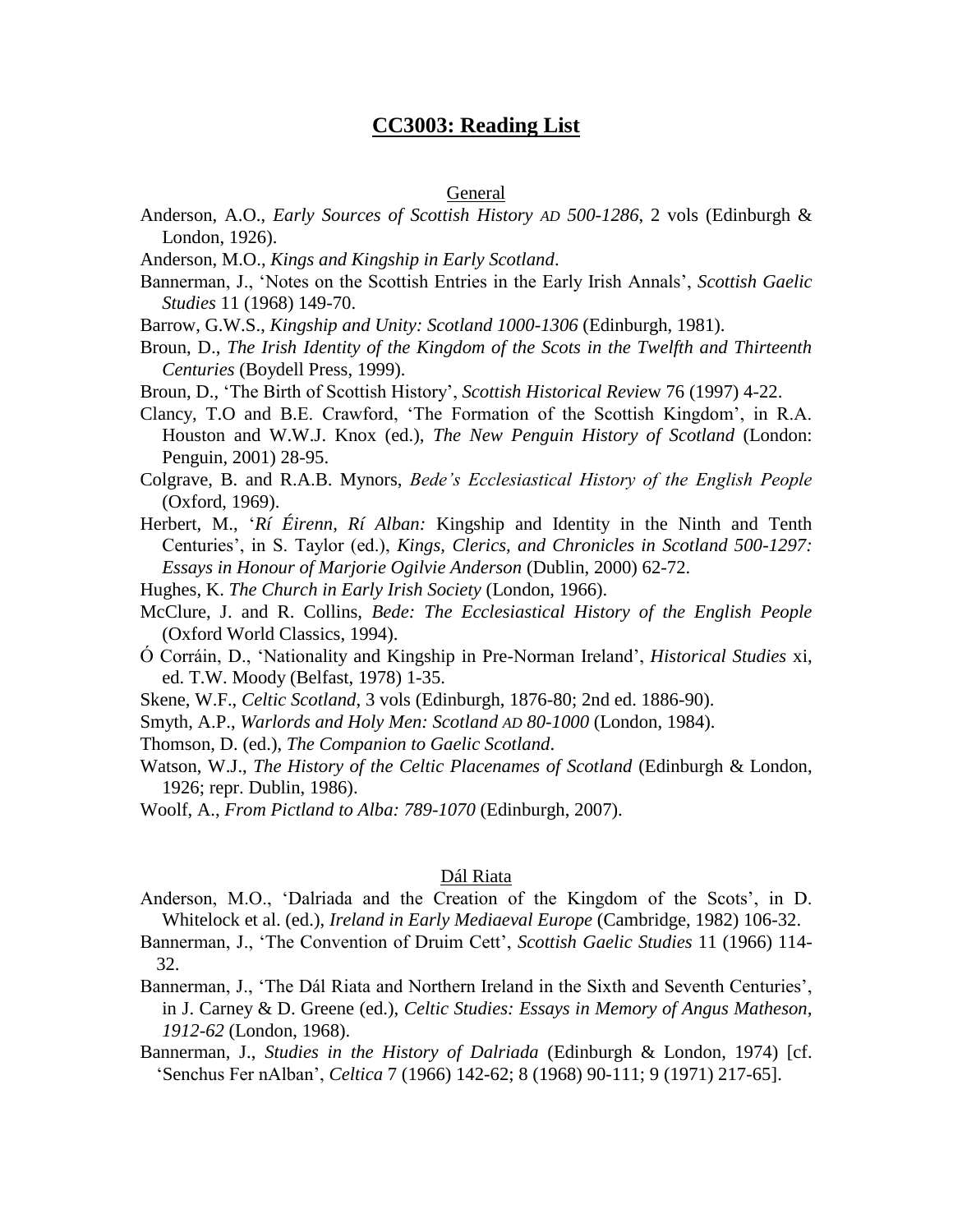- Bannerman, J., 'The Scottish Takeover of Pictland and the Relics of Columba', in *Spes Scotorum* (ed. Broun & Clancy) 71-94.
- Broun, D., 'Dunkeld and the Origin of Scottish Identity', in *Spes Scotorum* (ed. Broun & Clancy) 95-111.
- Herbert, M., 'Ireland and Scotland: The Foundation of a Relationship', in G. McCoy & M. Scott (ed.), *Gaelic Identities / Aithne na nGael* (Belfast, 2000) 19-27.
- Hudson, B., *Kings of Celtic Scotland* (Westport, Connecticut, 1994).
- Jackson, K., 'The Duan Albanach', *Scottish Historical Review* 36 (1957) 125-37 [cf. *Celtica* 3 (1956) 149-67].

Colum Cille, Adomnán and the Columban *Familia*

Anderson, A.O. and M.O., *Adomnan's Life of Columba* (London, 1961).

- Anderson, M.O., 'Columba and Other Irish Saints in Scotland', in J.L. McCracken (ed.), *Historical Studies* 5 (London, 1965) 26-36.
- Broun, D. and T.O. Clancy, *Spes Scotorum: Hope of Scots - Saint Columba, Iona and Scotland* (T&T Clark, 1999).
- Bourke, C. (ed.), *Studies in the Cult of Saint Columba* (Dublin, 1997).
- Byrne, F.J., 'The Ireland of St. Columba', *Historical Studies* 5 (1965) 37-58.
- Clancy, T.O. and G. Márkus, *Iona: The Earliest Poetry of a Celtic Monastery* (Edinburgh, 1995).
- Herbert, M., *Iona, Kells and Derry: The History and Hagiography of the Monastic*  Familia *of Columba* (OUP, 1988; repr. Dublin, 1996).
- Herbert, M., 'The legacy of Colum Cille and His Monastic Community', in J.P.Mackey (ed.), *The Cultures of Europe: The Irish Contribution* (Belfast, 1994) 9-20.
- Herbert, M., 'The World of Adomnán', in T. O'Loughlin (ed.), *Adomnán at Birr, AD 697* (Dublin: Four Courts Press, 2001) 33-9.
- Herbert, M., 'The Legacy of Columba', in T.M. Devine and J.F. McMillan (ed.), *Celebrating Columba / Colm Cille á Cheiliúradh: Irish-Scottish Connections 597- 1997* (Edinburgh, 1999) 1-14.
- Herbert, M., 'Becoming an Exile: Colum Cille in Middle-Irish Poetry', in J.F. Nagy (ed.), *CSANA Yearbook* 3-4 (2005) 131-40.
- Meyer, K., *Cáin Adomnáin: An Old Irish Treatise on the Law of Adomnáin* (Osford, 1905).
- Ní Dhonnchadha, M., 'The Guarantor List of *Cáin Adomnáin*, 697', *Peritia* 1 (1982) 178- 215.
- O'Kelleher, A. and G. Schoepperle, *Betha Colaim Chille: Life of Columcille Compiled by Manus O'Donnell in 1532*, (Urbana, 1918; repr. Dublin, 1994).
- O'Loughlin, T. (ed.), *Adomnán at Birr, AD 697: Essays in Commemoration of the Law of the Innocents* (Dublin, 2001).
- Reeves, W., *The Life of St Columba, founder of Hy; written by Adamnan* (Dublin, 1857).
- Sharpe, R. (trans.), *Adomnán of Iona: Life of St Columba* (Penguin, 1995).
- Stokes, W., 'The Bodleian Amra Choluimb Chille', *Révue Celtique* 20 (1899) 30-55, 132-83, 249-87, 400-37; 21 (1900) 133-6.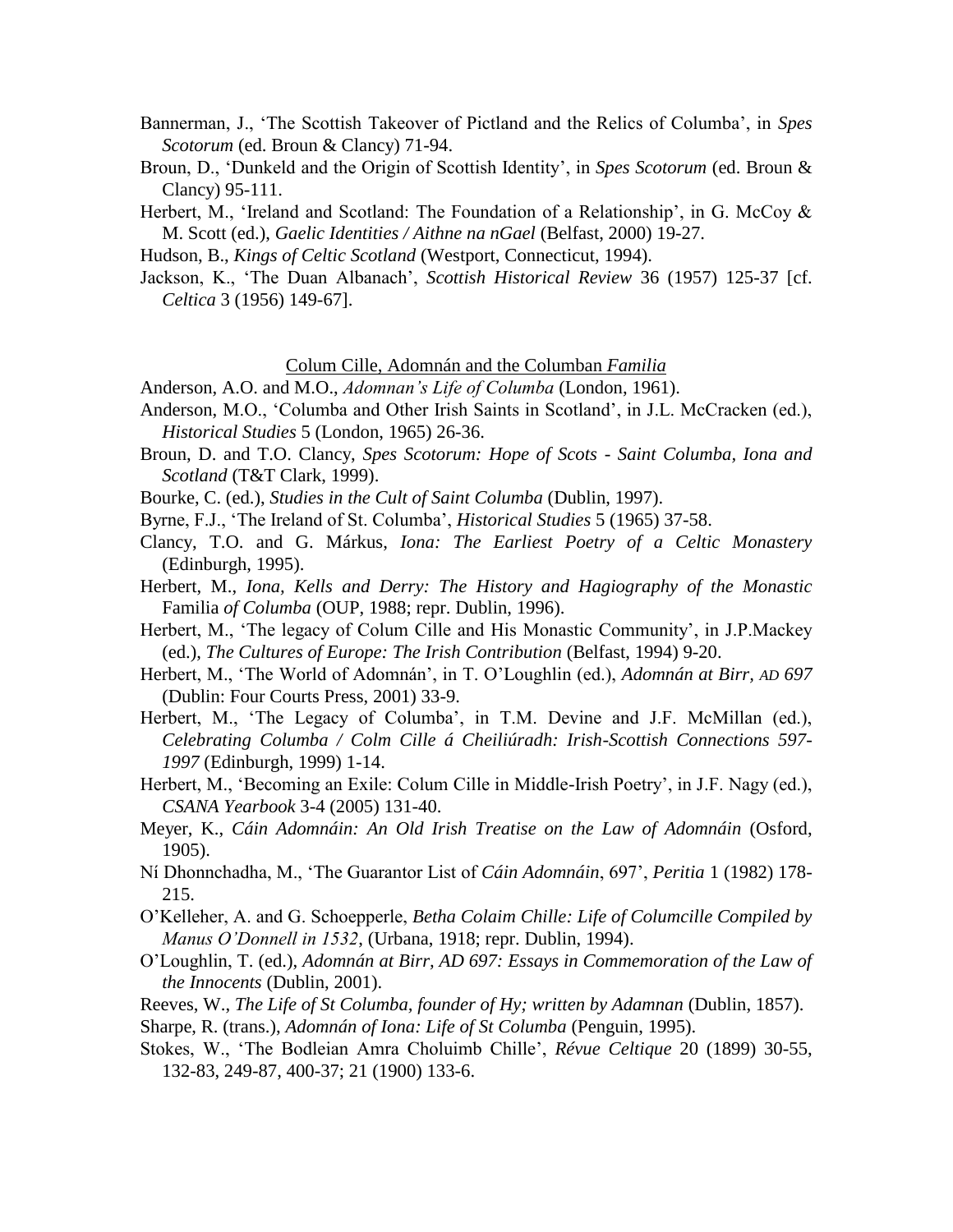### The Picts

Broun, D., 'The Picts in Documentary History', in Nicoll, *A Pictish Panorama*, 3-5.

- Broun, D., 'Pictish Kings 761-839: Integration with Dál Riata or Separate Development?', in S.M. Forster (ed.), *The St Andrews Sarcophagus: A Pictish Masterpiece and Its International Connections* (Dublin, 1998) 71-83.
- Broun, D., 'The Seven Kingdoms in *De Situ Albanie*: A Record of Pictish Political Geography or Imaginary Map of Ancient Alba', in E.J. Cowan & R. Andrew McDonald (ed.), *Alba: Celtic Scotland in the Medieval Era* (Tuckwell Press, 2002) 24- 42.
- Broun, D., The Picts' Place in the Kingship's Past before John of Fordun', in E.J. Cowan and R.J. Finlay (ed.), *Scottish History: The Power of the Past* (Edinburgh, 2002) 11- 28.
- Broun, D., 'Alba: Pictish Homeland or Irish Offshoot?', in P. O'Neill (ed.), *Exile and Homecoming*. *Papers from the 5th Australian Conference of Celtic Studies* (University of Sydney, 2005) 234-75.
- Forsyth, K., 'Language in Pictland: Spoken and Written', in Nicoll, *A Pictish Panorama*, 7-10.
- Forsyth, K., *Language in Pictland*: *The Case Against 'non-Indo-European Pictish'* (Utrecht, 1999).
- Jackson, K., 'The Pictish Language', in Wainwright, *The Problem*, 129-66.
- Mac Eoin, G.S., 'On the Irish Legend of the Origin of the Picts', *Studia Hibernica* 4 (1964) 138-54.
- Nicolaisen, W., 'Pictish Place Names', in Nicoll, *A Pictish Panorama*, 11-13.
- Nicoll, E.H. (ed.), *A Pictish Panorama* (Angus, 1995).
- Wainwright, F.T. (ed.), *The Problem of the Picts* (Edinburgh, 1955).
- Woolf, A., 'Pictish Matriliny Reconsidered', *The Innes Review* 49, no. 2 (Autumn, 1998) 147-67.

### The Viking Period / Later Contacts

- Doherty, C., 'The Vikings In Ireland: A Review', in H.B. Clarke, M. Ní Mhaonaigh and R. Ó Floinn (ed.), *Ireland and Scandinavia in the Early Viking Age* (Dublin, 1998) 288-330.
- Herbert, M., 'Sea-divided Gaels? Constructing Relationships Between Irish and Scots *c*. 800-1169', in B. Smith (ed.), *Britain and Ireland 900-1300: Insular Responses to Medieval European Change* (CUP, 1999) 87-97.
- Morris, C.D., 'Raiders, Traders and Settlers: The Early Viking Age in Scotland', in H.B. Clarke, M. Ní Mhaonaigh and R. Ó Floinn (ed.), *Ireland and Scandinavia in the Early Viking Age* (Dublin, 1998) 73-103.
- Ó Corráin, D., 'The Vikings in Scotland and Ireland in the Ninth Century', *Peritia* 12 (1998) 296-339.
- Ó Corráin, D., 'Viking Ireland Afterthoughts', in H.B. Clarke, M. Ní Mhaonaigh and R. Ó Floinn (ed.), *Ireland and Scandinavia in the Early Viking Age* (Dublin, 1998) 421- 52.